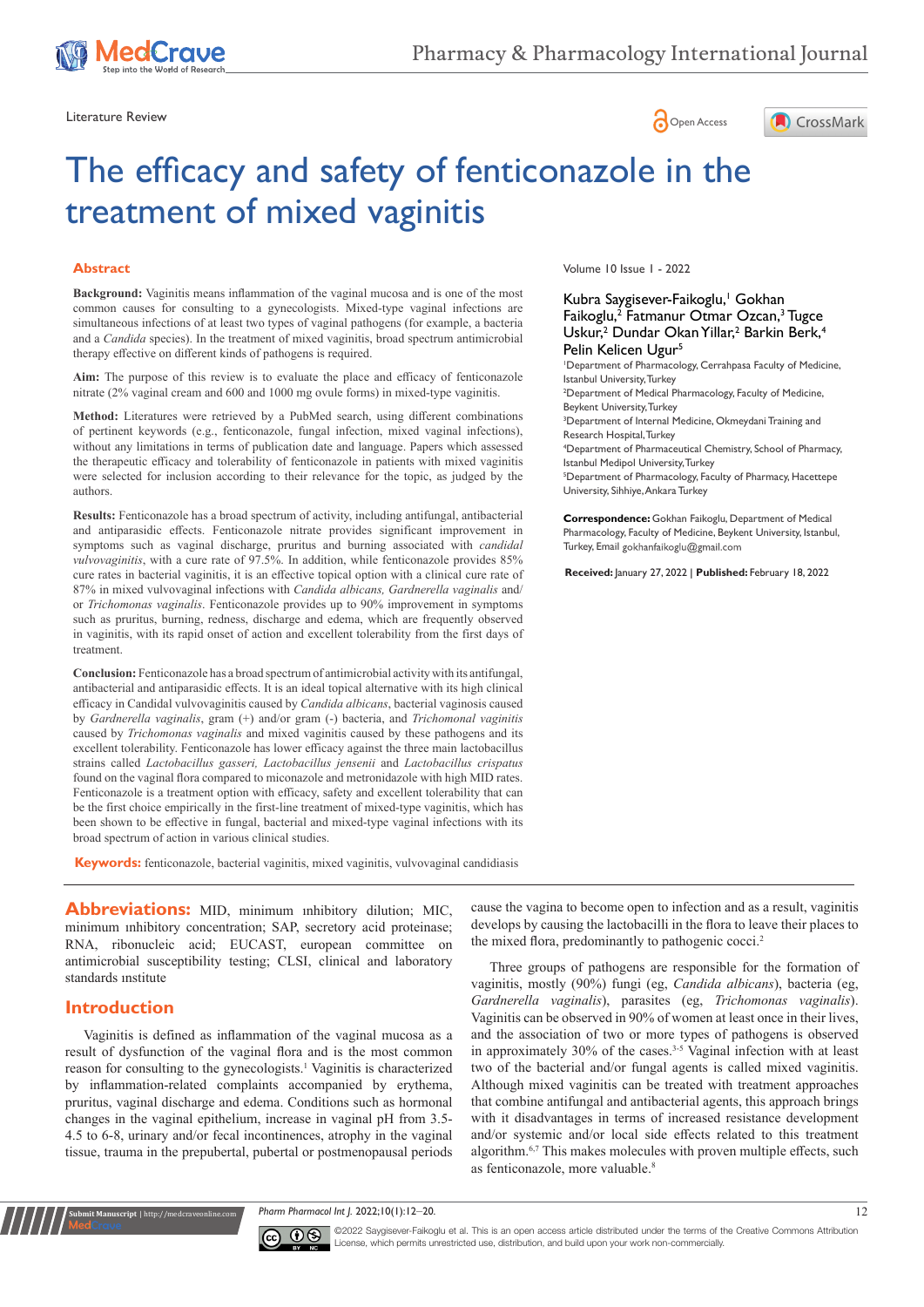Fenticonazole [α-(2,4-dichlorophenyl)-β, N-imidazolylethyl 4-phenylthiobenzyl ether nitrate], an imidazole derivative molecule, was discovered in 1973 for the topical treatment of dermatophytes and fungal infections and licensed in 1986. It is an effective and well tolerated broad-spectrum antimicrobial used in the topical treatment of skin and vulvovaginal tissue.<sup>9-11</sup>

The antifungal activity of fenticonazole has been proven in vitro and it shows this activity against cutaneous-mucous membrane mycoses:<sup>12</sup>

- Dermatophytes (*Trichophyton, Epidermophyton, Microsporum*),
- *• Candida* and other fungi

The mechanisms of action of fenticonazole nitrate against *Candida* species are listed below;<sup>13</sup>

- 1. By inhibiting aspartate proteinase secretion (SAP) in *Candida* species, it reduces the growth of hyphae and pseudohyphae in *Candida*, prevents their adhesion to the vaginal mucosa, and prevents mucosal penetration, providing a significant reduction in relapse rate.
- 2. It inhibits the fungal cytochrome P450 enzyme lanosine  $14\alpha$ -demethylase. This enzyme is the enzyme that converts lanosterol, which is necessary for fungal cell membrane integrity and cell viability, to ergosterol, which is the main sterol.
- 3. It inhibits complementary oxidase and peroxidase enzymes, which cause structural and functional changes in the fungal cell, with its antioxidant effect.

Fenticonazole also has an antibacterial effect against gram (+) and gram (-) bacteria, and the mechanism of action of this activity is different from other antibiotics. It shows its effect at the membrane level by increasing membrane permeability, at the cytoplasmic level by inhibiting the oxidative process in mitochondria, and at the nuclear level by inhibiting RNA synthesis.12,14 In addition, it prevents the reproduction of bacteria and protozoa (*Trichomonas* species) by causing inhibition of the pyruvate oxido-reductase enzyme, which is necessary for cell division or proliferation.<sup>13,14</sup>

Fenticonazole has a unique spectrum of action that is antibacterial against gram (+) and gram (-) bacteria (*Staphylococcus aureus, Staphylococcus epidermidis, Streptococcus spp, Escherichia coli*) and *Gardnerella Vaginalis*, which super-infect the skin and cause vaginal infections, and antiparasitic against Trichomonas vaginalis.14,15 Its anti-Trichomonas activity is dependent on a radical anion with cyto-lethal activity with a short half-life produced under anaerobic conditions, and its antibacterial activity depends on its selective cytotoxic oxidative metabolite.14,16

Fenticonazole nitrate vaginal capsule dissolves after contact with vaginal fluid and rapidly penetrates into the vaginal mucosa where *Candida* aggregation is present. It remains active in the mucosa for a long time, and it has been reported that the remaining part in the vaginal fluid is also active.<sup>17</sup> Fenticonazole nitrate has a dosedependent inhibitory effect on the acid proteinase enzyme secreted by *Candida albicans*. This inhibition is seen even at low concentrations of fenticonazole which are not sufficient to inhibit *Candida* growth. This feature specific to fenticonazole is not seen in ketoconazole, fluconazole, miconazole and econazole.<sup>17</sup>

Pharmacokinetic studies have shown that there is no subcutaneous absorption of fenticonazole in either women or animals, and the vaginal absorption is very low.<sup>12</sup> Fenticonazole applied on the skin remains in the stratum corneum for 72 hours; this ensures that the active form of the drug, which does not require reapplication, is stored in the skin as a reservoir and shows its effectiveness. However, very little of the drug stored in the skin and vagina passes into the systemic circulation.12,18 After vaginal administration of fenticonazole, its effectiveness has been demonstrated in the vaginal mucosa for 72 hours and in plasma for 96 hours<sup>18,19</sup> Fenticonazole has no effect on the release of histamine, adrenaline, noradrenaline and acetylcholine, and on blood pressure, heart rate and pulmonary respiration.<sup>20</sup>

## **Overview of in vitro studies**

*In vitro* studies focused on the mixed mycotic and bacterial activity of fenticonazole in fungal skin infections superinfected by *S. aureus, coryneforms* and streptococci. The antibacterial activities of fenticonazole on *Bacteroides* isolates (*B. melaninogenicus*-*B. oralis* group, *G. vaginalis*, *Mobiluncus spp.* and anaerobic, gram (+) cocci) which are commonly associated with vaginosis have also been shown in *in vitro* studies.<sup>15</sup>

In the study in which antibiotic susceptibility tests (*European Committee on Antimicrobial Susceptibility Testing;* EUCAST) and *Clinical and Laboratory Standards Institute* (CLSI) for fenticonazole, fluconazole, ketoconazole and itroconazole performed on isolates taken from 260 women diagnosed with vulvuvaginal candidiasis, the antibiotic susceptibilities of *C. albicans* and *C. glabrata* were tested. When the Minimum Inhibitory Concentrations (MIC; antimicrobial concentration that inhibits microbial growth by 50% or more) of antibiotics were evaluated, the MIC value of fenticonazole was found to be lower than other drugs.<sup>21</sup>

In another study, the efficacy and antibacterial activity of fenticonazole on *Candida* species were evaluated in 318 vaginitis isolates *in vitro*. MIC for efficacy and time passed for death of pathogens (t50, t90, t99 and t99.9) were evaluated as *time-kill* data. Fenticonazole showed activity against all species, but the MIC value measured for *S. aureus* was found to be higher than that of *E.coli, S. agalactiae, C. albicans* and other *Candida* isolates. The lowest MIC values were measured in *S. agalactiae*, *C. parapsilosis,* and *G. vaginalis* isolates. The strains, MIC values and time kill durations (t99,9) in which fenticonazole achieved a 99,9% kill rate are as follows: 10 hours for *Staphylococcus aureus*, *Streptococcus agalactiae* and *Escherichia coli*, 17 hours for *C. albicans* and *Candida parapsilosis* at 4XMIC; 19 hours for *Candida glabrata*, 20 hours for *Candida tropicalis* at 8XMIC; 17 hours for pure *C. albicans* and 20 hours for mixed cultures of *C. albicans* with *S. aureus, S. agalactiae,* or *E. coli* at 2XMIC*.* Supra-MIC values are achievable in the vaginal regions of patients treated topically.16 The MIC values obtained in this study highlight the efficacy of fenticonazole against *Candida* and bacterial species, and the killing time data highlight the microbicidal potential of fenticonazole, which can reach supra-MIC values on the skin/ mucous surfaces of patients treated with topical fenticonazole. These data show that the effect of fenticonazole on *C. albicans*, S*. aureus* and other mixed infectious agents in a concentration-dependent manner, shows that this drug is a suitable candidate molecule that can be used in vaginal infections of different etiologies.<sup>14</sup> Indeed, although the focus of activity of fenticonazole is commonly observed as bacteria causing symptomatic vaginal discharge, intravaginal administration of this drug has also demonstrated efficacy in patients with *candida*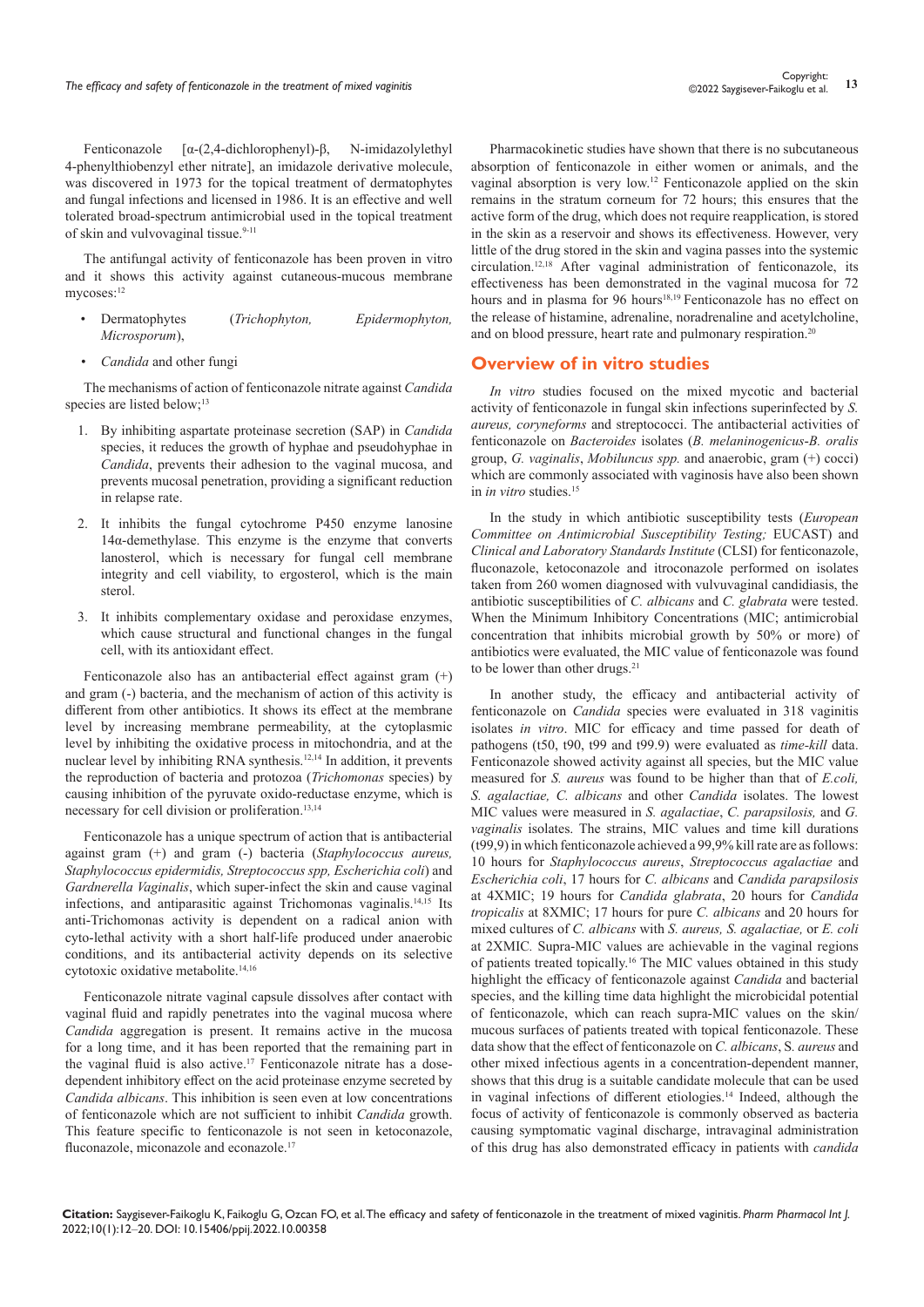# Copyright:<br>The efficacy and safety of fenticonazole in the treatment of mixed vaginitis **14** Copyright: a s al set of mixed vaginitis

vaginitis, bacterial vaginitis, or mixed vaginitis. With these properties, fenticonazole is an ideal topical alternative that can be preferred in the treatment of mixed, bacterial and fungal vaginitis.<sup>16</sup>

Azole-resistant isolates are responsible for particularly persistent and recurrent vaginal infections. The effect of fenticonazole on azoleresistant isolates was also evaluated in studies. The mechanism of this resistance is low azole accumulation in the cell as a result of the increased activation of the pump that throws the drug out of the cell, and low binding of the drug to the enzyme as a result of the mutation in the primary target 14-α-lanosteroldemethylase enzyme. For this purpose, fenticonazole was tested on fluconazola resistant *C. albicans* (20 isolates) and *C. glabrata* (30 isolates) isolates. The molecular mechanism of 25 fluconazole-resistant (10 *C. albicans* and 15 *C. glabrata*) isolates was found to be upregulation of genes encoding the pump that ejects the drug [for *C. albicans* only], and a point mutation in ERG11 encoding the SNQ2 [for *C. glabrata* only] and/or 14-α-lanosteroldemethylase enzyme.<sup>22</sup> Fenticonazole, unlike other triazoles (possibly due to its oxidative cytotoxic activity), not only treats mixed fungal and bacterial infections,19 but also can overcome *Candida* infections with antifungal resistance.<sup>23</sup> In addition, it was determined that the MIC values of fenticonazole were lower than the MIC values of fluconazole and showed higher activity than fluconazole. Fenticonazole activity has been shown to be effective against *Candida* species independent of pump-mediated fluconazole resistance to eject the drug. Based on these findings, it can be said that fenticonazole may be an ideal treatment option with its strong antifungal effects, especially in the treatment of patients with recurrent or persistent *vulvovaginal candidiasis.*<sup>22</sup>

Antibacterial effect of fenticonazole nitrate was studied *in vitro* conditions on gram-positive and gram-negative bacteria by Veronese et al. In the study, Fenticonazole nitrate showed a significant and high antibacterial effect on all gram-positive bacteria and *Clostrudium novyi* examined.10

It was shown in the study of Fontana et al. made in 1990 that Fenticonazole nitrate had an inhibitory effect against *Trichomonas vaginalis in vitro* conditions as an antiprotozoal activity. It has been reported that trichomonocidal activity develops at 50 mg/L doses, and its lethal activity begins between the 3rd and 4th hour intervals.<sup>24</sup>

In 2019, the *in vitro* antibacterial effect of fenticonazole was examined by Sanguinetti et al. in samples taken from 318 candida and bacterial vaginitis isolations with single-pathogen and bi-pathogen mixed culture analyzes.<sup>14</sup> As a measure of effectiveness, minimal inhibitory concentrations (MIC) and time taken for pathogens to die (T50, T90, T99 and T99,9) were determined as kill-time data in the study.<sup>14</sup>

In the study of Sanguinetti et al., firstly, MIC values were measured for vaginal *Candida* and bacterial isolates (*E. coli, S. agalactiae, S. aureus, C. albicans, C. glabrata, C. tropicalis C. parapsilosis* and *G. vaginalis*). While fenticonazole was found to be effective against all species, the MIC value measured for S. aureus was slightly higher than for *E. coli, S. agalactiae, C. albicans* and other *Candida* species. The lowest MIC values were measured in *S. agalactiae, C. parapsilosis,* and *G. vaginalis* species (MIC 90; 0.03 g/ml).<sup>14</sup>

In the other phase of the same study, the time taken for pathogens to die at different doses was examined. For this, both single and mixed cultures of pathogens were created. *C. albicans + S. aureus, C. albicans* + *E. coli* or *C. albicans* + *S. agalactiae* were selected for mixed cultures. The time taken for fenticonazole to kill 50%, 90%, 99%, and 99,9% of pathogens in cultures was measured separately for each dose (time kill durations), with MIC values of 2, 4, and 8 times. It is seen that the microbiocidal action times in mixed cultures do not exceed the microbiocidal times required for Candida alone (Table 1).<sup>14</sup>

In addition, the MIC values of fenticonazole for vaginal *Candida* and bacterial isolates (*E. coli, S. agalactiae, S. aureus, C. albicans, C. glabrata, C. tropicalis C. parapsilosis* and *G. vaginalis*) and the time taken for pathogens to die at different doses are examined. The results report strong in vitro efficacy of fenticonazole also in *S. aureus, E. coli* or *S. agalactiae* species, which are bacterial infection agents that can be seen together with genital *candidiasis*, according to MIC data.<sup>14</sup> In the light of these data, it has been reported that fenticonazole may exhibit strong efficacy in mixed-type vaginal infections in addition to vaginal *Candida* infections.<sup>14</sup>

Table I Times during which fenticonazole MIC value multiples prevent pathogen growth by 99% or 99.9% (t %, hour) (Adapted from Sanguinetti et al.<sup>14</sup>)

|                                              | t99%           |                |                | t99,9%                   |                |         |
|----------------------------------------------|----------------|----------------|----------------|--------------------------|----------------|---------|
|                                              |                |                |                |                          |                |         |
|                                              | $2 \times$ MIC | $4 \times$ MIC | $8 \times$ MIC | $2 \times$ MIC           | $4 \times$ MIC | 8 x MIC |
| <b>Pure Cultures</b>                         |                |                |                |                          |                |         |
| Candida albicans                             | 11.56          | 11.31          | 12.85          | 17.34                    | 16.95          | 19.28   |
| Candida glabrata                             | <b>NA</b>      | >48            | 12,39          | <b>NA</b>                | >48            | 18.59   |
| Candida parapsilosis                         | 48             | 11.53          | 12.41          | 48                       | 17.3           | 18.62   |
| Candida tropicalis                           | <b>NA</b>      | <b>NA</b>      | 13.61          | <b>NA</b>                | <b>NA</b>      | 20.41   |
| Staphylococcus aureus                        | 8.06           | 7.06           | 6.27           | 12.1                     | 10.6           | 9.41    |
| Streptococcus agalactiae                     | 7.46           | 6.87           | 6.09           | 11.19                    | 10.3           | 9.13    |
| Escherichia coli                             | 7.43           | 6.87           | 6.26           | 11.15                    | 10.31          | 9.4     |
| <b>Mixed Cultures</b>                        |                |                |                |                          |                |         |
| Candida albicans + Staphylococcus aureus     | 13.87          | 10.45          | 12.36          | 20.81                    | 15.68          | 18.54   |
|                                              | 7.71           | 6.8            | 5.74           | 11.57                    | 10.19          | 8.62    |
| Candida albicans + Staphylococcus agalactiae | 13.48          | 12.39          | 11.79          | 20.22                    | 18.58          | 17.68   |
|                                              | ۰              | 7.08           | 6.57           | $\overline{\phantom{a}}$ | 10.62          | 9.86    |
| Candida albicans + E. coli                   | 13.66          | 13.28          | 11.83          | 20.49                    | 19.93          | 17.74   |
|                                              | 7.71           | 6.8            | 5.74           | 11.57                    | 10.19          | 8.62    |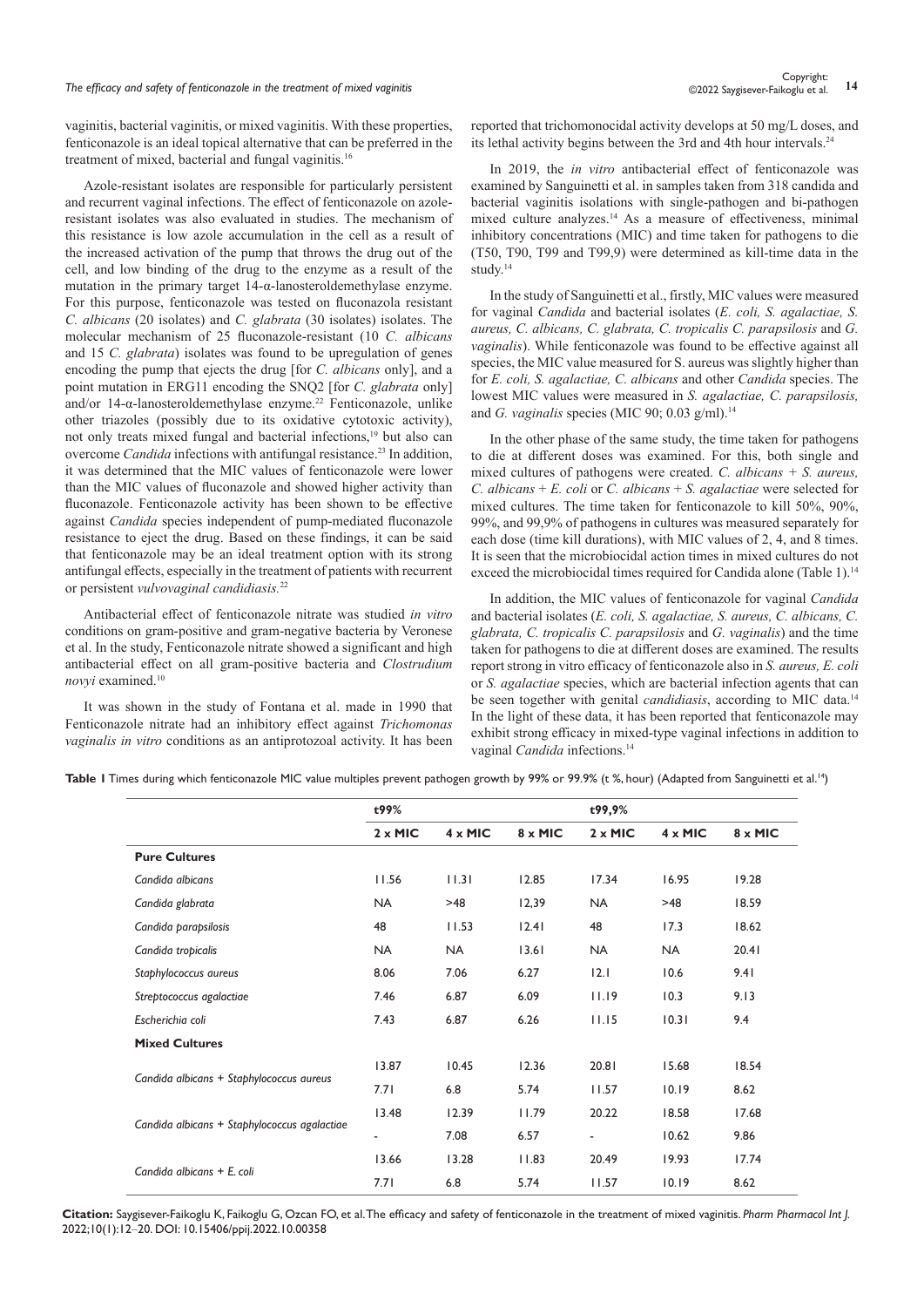In their study published in 1989, Jones et al. investigated the effectiveness of Fenticonazole against 177 strains of bacteria species associated with bacterial vaginosis or skin infections by measuring *in vitro* MIC values.15 In the study, they compared the *in vitro* antibacterial activity of fenticonazole with clotrimazole, miconazole, tetracycline and metronidazole. Bacteroides melahinogenicus-B. oralis group, *Gardnerella vaginalis*, *Mobiluncus* species and anaerobic, grampositive cocci associated with bacterial vaginosis, showed high sensitivity to fenticonazole, clotrimazole and miconazole. Researchers state that the *in vitro* antibacterial activity determined in this study may be useful in the treatment of mixed vaginal infections with Fenticonazole. It has also been emphasized that fenticonazole, which has both candidiasis and bacterial activity and offers the possibility of topical use, can be preferred in terms of side effects and safety compared to metronidazole, which requires systemic treatment.15

In a different study examining the antibacterial effect of fenticonazole nitrate under in vitro conditions, it was observed that it showed a significant and high antibacterial effect on all grampositive bacteria and Clostrudium novyi.<sup>10</sup> In the study conducted by Veronese et al., and Costa et al., they determined the high efficacy of fenticonazole on 51 strains with different species of Trichophyton, Microsporum, Epidermophyton, Aspergillus, Candida, Cryptococcus families.<sup>9,10</sup>

Costa et al.<sup>25</sup>, Cusumano et al.<sup>26</sup> also determined the high efficacy of fenticonazole in different Candida species and at different concentrations. Cusumano et al. reported the mixed mycotic and bacterial efficacy of fenticonazole in fungal skin infections superinfected by *S. aureus, coryneforms* and streptococci.<sup>26</sup> In addition, its antibacterial activities on *Bacteroides* isolates (B*. melaninogenicus-B. oralis* group, *G. vaginalis*, *Mobiluncus spp*. and anaerobic, gram (+) cocci), which are commonly associated with bacterial vaginosis, were also emphasized in Cusumano et al.<sup>26</sup> Jones et al.,<sup>15</sup> and Fontana et al.,<sup>24</sup> showed that fenticonazole nitrate has antiprotozoal efficacy and inhibitory effect against Trichomonas vaginalis *in vitro* in 1990. It has been shown in the study of Fontana et al. that trichomonocidal activity of fenticonazole develops at 50 mg/L doses, and its lethal activity begins at the 3rd and 4th hour intervals.

## **Clinical studies with fenticonazole in the field of gynecology**

Mixed vaginitis is a type of vaginitis caused by more than one pathogen and therefore requires special treatment for complete eradication. Although two or more pathogens have been identified, coinfection is when one pathogen causes the present vaginal symptoms and the other pathogen behaves asymptomatically.

There are many clinical studies in the literature on the effects of fenticonazole on mixed and co-infection vaginitis.

Fenticonazole has been studied clinically in the field of gynecology, in the treatment of *candida vulvovaginitis,*27-36 and mixed infections.32,37-39 In all studies, the diagnosis was made on the basis of clinical history, direct mycological examination, and culture.

Fenticonazole (600-1000 mg/day) provided effective treatment in 75-100% of patients with *candidal vulvovaginitis*, and eradication was achieved in 70-100% of patients with *Candida spp*. within a week.27- <sup>37,40</sup> It has been reported that fenticonazole nitrate provides significant improvement in symptoms such as vaginal discharge, pruritus and burning associated with candidal vulvovaginitis, with a cure rate of 97,5%.<sup>41</sup>

In the study, in which the efficacy and tolerability of 600 mg fenticonazole was evaluated in 417 patients with *vaginal candidiasis,*<sup>32</sup> symptomatic improvements on the patients on day 1, 7 and 28 of the treatment were observed, and it was also detected that there was a meaningful decrease in vaginal discharge and pruritus by day 7. In microbiological control with vaginal *smear*, it was observed that 92,3% (385 of 417 women) responded to treatment with fenticonazole. At the end of one week, treatment was repeated in 84 women due to persistence of symptoms and a positive *smear* test. At the end of day 28, 392 patients (94%) had complete recovery, only 1 patient had worsening of symptoms. Side effects were observed infrequently; mild redness of the vulva and vagina and mild itching observed on the first day of treatment were mostly noted.

In another study,  $35$  a single daily dose of 600 mg vaginal fenticonazole was administered to 54 patients of childbearing age with acute *vaginal candidiasis*. A second dose of 600 mg fenticonazole capsules was administered to seven patients with acute complicated *vulvovaginal candidiasis* on day 4 of treatment. In the second phase of the study, 2 doses of intravaginal fenticonazole capsules were administered to 57 patients with acute *vaginal candidiasis*, on day 1 and 4. Response to treatment was recorded as 100% in the first phase of the study and 97% in the second phase.

In a prospective study,37 80 patients with *vulvovaginal candidiasis* were randomly given intravaginal fenticonazole (600 mg) tablets or oral fluconazole (150 mg), and 3 days later, 2 doses of azoles were administered for short-term treatment. Improvement was observed in 32 (80%) of 40 patients in the fenticonazole group and in 31 (77,5%) of 40 patients in the fluconazole group at day 30 of post-treatment. Vulvovaginal pruritus healed in a shorter time in the fenticonazole group than in the fluconazole group  $(2,3$  days.  $4,5$  days,  $p=0.047$ ).

In patients with *Vaginal Trichomoniasis*, where fenticonazole vaginal capsule was administered once daily at a dose of 600 mg or 1000 mg for 2 or 5 days, 100% eradication was observed at day 7. It was observed that *Candida spp*. were also eradicated in these patients. It has been observed that a single dose of 1000 mg fenticonazole is more effective than 600 mg.<sup>8,42,43</sup>

In a randomized, double-blind study, the highest antimicrobial therapy relative to placebo in the treatment of patients with bacterial vaginosis was observed with 5g daily application of a 2% cream formulation of fenticonazole for 7 days. The recurrence rate of the infection was 11,8% in the drug group and 50% in the placebo group.8,44 It is also reported that fenticonazole provides 85% cure rates in bacterial vaginitis.19

In a multicenter, prospective study,<sup>39</sup> fenticonazole  $(1000 \text{ mg})$ vaginal suppository given once daily; on days 1 and 3) was used in mixed vulvovaginal infections with *Candida albicans*, *Trichomonas vaginalis*, and/or *Gardnerella vaginalis*. On the day 8, the eradication rate of *Candida albicans* was found to be 90% (26 of 29 patients) and no recurrence was reported. The success rate was 73% for *G.vaginalis* and 77% for mixed infection. Significant improvement in signs and symptoms was achieved on day  $8$  (p<0.05). Similar results have been reported in patients with *vulvovaginal candidiasis* treated with fenticonazole.<sup>31,32,40</sup> It has been reported that symptoms such as erythema, edema sypmtoms, and pruritus and burning resolved within a few days after the first application, while some or all symptoms were completely resolved in 52% to 100% of patients within a week.

It is known that fenticonazole has antibacterial activity against gram (+) bacteria and anti-parasidic activity against *Trichomonas.*24,45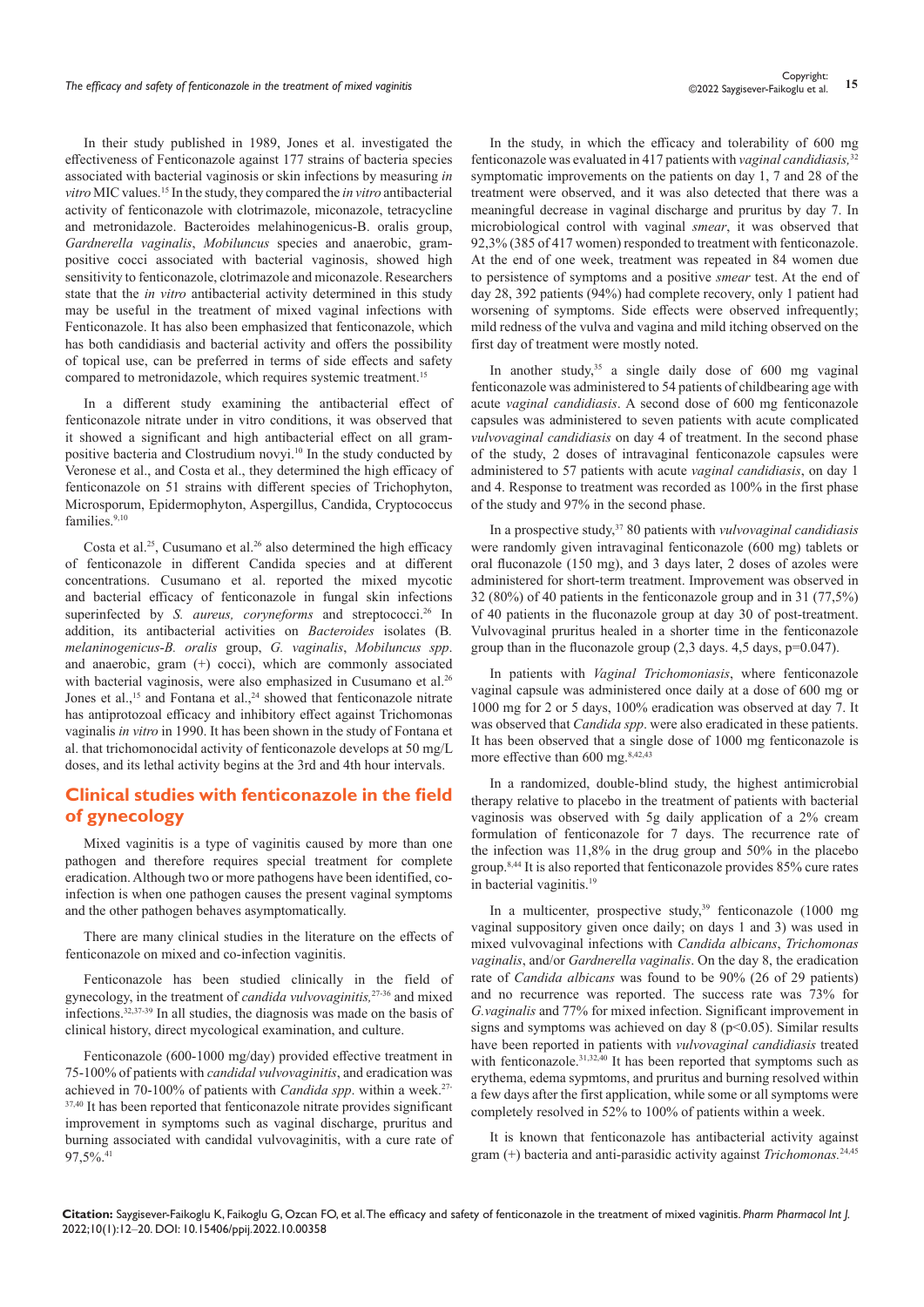# Copyright:<br>The efficacy and safety of fenticonazole in the treatment of mixed vaginitis **16** Copyright: a 16<sup>0000</sup> Copyright:

In this context, administration of the vaginal capsule form of fenticonazole as a single dose of 600 mg or 1000 mg for 5 days or for 2 days eradicated all microorganisms on day 7 in 28% to 65% of the patients; *Trichomonas vaginalis* and *Candida spp* were also eradicated in all patients on day 7. A single dose of 1000 mg of fenticonazole was found to be more effective than a single dose of 600 mg (p<0.01).34,42,43

Administration of 600 mg single dose or 1000 mg fenticonazole on the day 1 and 3 to patients with mixed infections, provided total eradication in 45% of the patients in day 7 and 8;<sup>38,39</sup> 90-96% of patients were eradicated from *Candida albicans* and 67-70% from *Trichomonas vaginalis*.

Fenticonazole is well tolerated in all formulations. The most common side effect observed is burning, mostly short-lived and mild to moderate, observed in 1-7% of patients. The most common side effect seen with fenticonazole when administered intravaginally is a burning sensation. However, this symptom of vaginal yeast infections is usually present in patients before drug administration.<sup>24,26-40,44,45</sup>

In the study of Scalambrino et al., the effect of 1000 mg fenticonazole vaginal pessaries was investigated in 67 patients infected with *Trichomonas vaginalis* alone or with *Candida* species. The results of the study were determined that fenticonazole destroyed all organisms in 10-12 days without any side effects.<sup>34</sup>

Bukovski et al. studied the effect of a single dose of 600 mg fenticonazole ovule in 87 patients with mixed vaginal infections with *Trichomonas, Candida*, and other pathogens. After 7 days of treatment, *Trichomonas vaginalis* was not found in 67% of the cases and *Candida albicans* was not found in *96%* of the cases. The overall recovery rate was 87% (Figure 1). It was determined that the infection was completely cured when a second single dose treatment was administered to the patients who did not heal on day 7 and when they were called for control 4 weeks later. No systemic or local side effects have been reported.<sup>38</sup>



Efficacy of Fenticonazole Nitrate in Mixed Vaginitis(%)

**Figure 1** Overall clinical response rates of Fenticonazole Nitrate on day 7 (Adapted from Bukovsky et al<sup>38</sup>).

In the study performed by Gorlero et al., it was observed that the symptoms decreased significantly after day 4 and the infection improved microscopically in 96 patients with mixed vaginal infections who were administered fenticonazole 600 and 1000 mg vaginal pessaries. Based on these findings, researchers recommend the use of fenticonazole for the treatment of mixed infections. The same research group detailed the researches in 1994 and repeated them on 61 patients with only Trichomonas vaginalis and as a doublecenter study and reported that the patients recovered completely microscopically and symptomatically with the double dose regimen on day 7 (Table 2).<sup>42,43</sup>

**Table 2** The mean values of the symptomatic scores (Adapted from Gorleo et  $al.43$ 

| Total<br><b>Scores</b> | 600 mg Ovules<br>(n:2) | 1000 mg Ovules<br>(n:17) | <b>Placebo</b><br>(n:20) |  |
|------------------------|------------------------|--------------------------|--------------------------|--|
| <b>Baseline</b>        | $7.85 \pm 0.74$        | $7.70 \pm 0.75$          | $7.45 \pm 0.51$          |  |
| Final                  | $3.47 \pm 0.63*$       | $3.00 \pm 0.60*$         | $5.10 \pm 0.87$          |  |

\*P < 0.01 versus baseline

In a study conducted by Manth et al. in 1989, the efficacy of fenticonazole 600 and 1000 mg vaginal pessaries in Trichomonas vaginalis infection was compared. Treatment success was achieved for both strengths and there was no statistically significant difference in terms of therapeutic efficacy.<sup>45</sup>

In the study performed by Naud et al., the efficacy of fenticonazole in the treatment of aerobic *bacterial vaginitis* was evaluated in a pilot, prospective, randomized, double-blind, placebo-controlled study on 47 women. In the study, fenticonazole nitrate 5 g 2% vaginal cream was applied to the vagina for 7 days. The overall cure rate in the fenticonazole group was  $85\%$  (p = 0.003). The relapse rate was lower with fenticonazole compared to placebo (11,8% vs 50%). The safety profile of fenticonazole was found to be comparable to placebo.<sup>44</sup>

In a multicenter, prospective, open-label study conducted by Alba et al., the effect of fenticonazole was evaluated in 101 patients with single or mixed *vulvovaginitis* infections involving *C. albicans* and *T. vaginalis* and/or *G. vaginalis* administered once on day 1 and 3 as a 1000 mg vaginal ovule. In the evaluation carried out on day 8, the success rate against *C. albicans* (eradication by microscopic and/ or cell culture) was 90%, 70% for *T vaginalis* (26/29), 67% for *G. vaginalis* and 45% for mixed infection (all pathogens). After 28 days, no relapse was reported for *C. albicans* and *T. vaginalis*, while relapse rates of 27% for *G. vaginalis* and 23% for mixed infection were reported. Overall, eradication of all disease-causing pathogens was achieved in 67% of total patients. The results of the study show that intravaginal pessaries containing fenticonazole nitrate are an ideal first-line therapy in *vulvovaginitis* with acceptable broad-spectrum efficacy against the most common pathogens and with low relapse rates.39

In the study of Schneider et al., the therapeutic activity of a single dose of fenticonazole 600 mg ovule was examined in 72 women with only *vaginal candidiasis* or vaginitis caused by other infective agents other than *Trichomonas*. Clinical and mycological/microbiological criteria were used for diagnosis and recovery. Symptom scores for erythema, pruritus, discharge, and edema were reduced by more than 90% within 1 week. Clinical improvement was achieved in 69 of 72 patients.31

In addition to these clinical studies, Veraldi and Tumietto, in three systematic literature reviews, emphasized the clinical usefulness of fenticonazole as a first-line agent in the treatment of vulvovaginal candidiasis, mixed, and co-infections.<sup>8,11</sup>

## **Clinical studies with fenticonazole in the field of dermatology**

A number of open, controlled studies on fenticonazole are available in the field of dermatology. In general, clinical evidence shows that different formulations of fenticonazole are effective in the treatment of cutaneous fungal infections, with side effects being rare and mild. Fenticonazole has generally been compared with miconazole, econazole, bifonazole, naphthalene, clotrimazole, ciclopiroxamine, and placebo in these studies. It has been observed that it is mostly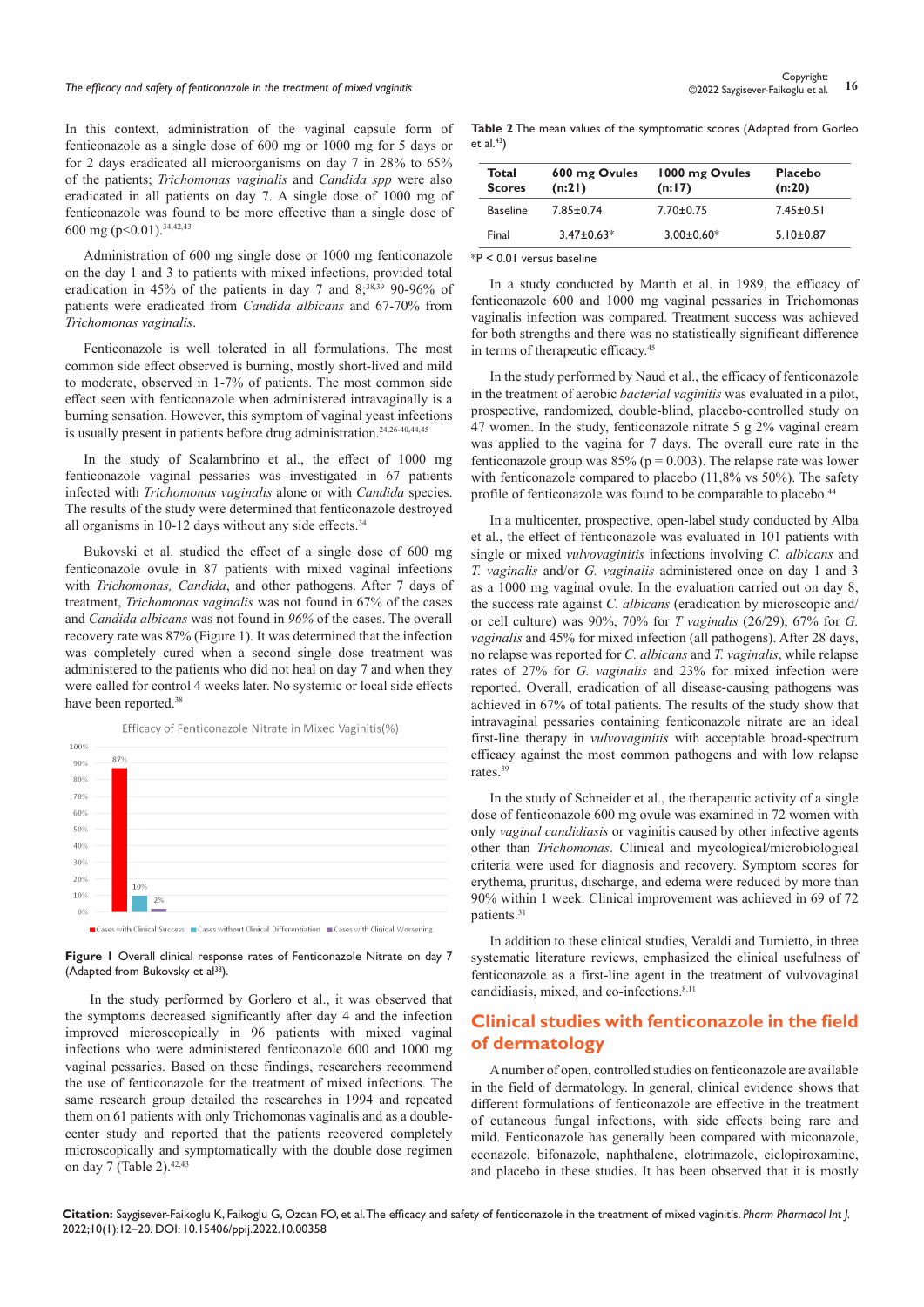used in 2% cream form as well as 2% solution, lotion, spray, foam, gel and powder pharmaceutical forms. Studies have been carried out on *tinea pedis*, cutaneous mycoses, *pityriasis versicolor*, dermatophytes, *candidiasis*, dermatomycoses, superficial mycoses and otomycoses.<sup>8</sup>

The first study on the efficacy and tolerability of fenticonazole was published in 1984 by Lepine et al. 2% fenticonazole gel was applied twice a day for 28 days to 28 patients with dermatophytosis, and clinical improvement was observed at week.8,46 One year after this study, researchers named Persi and Rebora applied 2% fenticonazole cream to 46 patients with superficial mycosis for 13-28 days and observed clinical and mycological remission in 35 patients.<sup>8,47</sup>

In 1986, Colerico et al. applied 2% cream, spray, and lotion forms of fenticonazole to 45 patients and obtained good clinical results in all.8,48

In a study in which 2% fenticonazole cream was applied to 30 patients with dermatomycosis and 2% fenticonazole lotion was applied to 10 patients with *pityriasiss versicolor* twice a day for 5 weeks, it was observed that 28 patients with dermatomycosis and all patients with *pityriasiss versicolor* were successfully treated.<sup>8,49</sup>

In 1987, 30 patients with *candidiasis*, *tinea versicolor* and *epidermomycoses* were administered a single daily dose of fenticasole; it was observed that all *candidiasis* and *pityriasis* patients responded well to 28-day treatment, and 8 of 10 *epidermomycoses* patients to 32-day treatment.<sup>8,50</sup>

In a large, multicenter clinical study in 1988, fenticonazole was administered once or twice daily to 760 patients with superficial mycosis in cream, spray, and powder formulations; the first mycological negativity was observed on days 28-35 of treatment; mycological negativity was reported at week 50 of treatment in 100% of patients with *tinea versicolor* and 95% of patients with *candidiasis*. Side effects were detected in 29 patients, and treatment was terminated in only 8 of them.<sup>8,50</sup>

In another study, in which the cream or lotion form of fenticonazole was applied twice a day for 2 weeks to 51 patients with superficial mycosis and 30 patients with *pityriasis versicolor*, the clinical and mycological treatment results were evaluated after 4 weeks and it was shown that the absorption of fenticonazole from the application area into the plasma was very.<sup>8,49,51,52</sup>

It was observed that clinical and mycological total remission was achieved after 2 weeks with fenticonazole treatment applied to 50 patients with otomycosis.8,53

#### **Fenticonazole-miconazole comparative studies**

The first double-blind fenticonazole-miconazole comparison study was performed by Stetter in 1984. Both antimycotic agents in 2% cream form were administered to 30 patients with dermatophytosis symmetrical lesions twice a day until improvement was observed within the maximum treatment period (28 days); the fastest improvement in lesions and symptoms was observed in the fenticonazole group.8,54

In a randomized, multicenter double-blind study of 53 patients with dermaophytosis and *pityriasis versicolor*, both drugs were administered twice daily for 4 weeks; at the end of the treatment, 23 of 25 patients (92%) treated with fenticonazole and 19 of 24 patients treated with miconazole had negative mycological results.<sup>8,55</sup>

In the study performed by Clerico et al.,<sup>8,56</sup> in 40 patients with *tinea versicolor, candidiasis* or *dermatophytosis* treated with 2% fenticonazole or miconazole cream; clinical response was observed in

16 of 20 patients treated with fenticonazole, whereas clinical response was observed in 14 of 20 patients treated with miconazole.

#### **Fenticonazole-Clotrimazole comparative studies**

In a double-blind study, 2% fenticonazole cream was compared to 1% clotrimazole, both drugs were administered twice daily for 4 weeks. Healing was found in 18 of 21 lesions treated with fenticonazole and in 13 of 21 lesions treated with clotrimazole.<sup>8,54</sup>

#### **Fenticonazole-Econazole comparative studies**

52 patients with dermatomycosis were treated with fenticonazole 2% or econazole 1% twice daily for 4 weeks; clinical and mycological improvement was observed in 15 of 28 patients treated with fenticonazole and only 10 of 24 patients treated with econazole. These findings have been reported that the efficacy of fenticonazole occurs faster than econazole.<sup>8,54</sup>

In the study conducted by Rabbiossi et al., 2% fenticonazole foam was compared with 1% econazole foam on 40 patients with *pityriasis versicolor*, and both drugs were applied once a day for 2 weeks. 100% mycological negativity was observed in both groups.<sup>8,57</sup>

In another study, 2% fenticonazole lotion or 1% lotion was applied to patients with cutaneous mycosis once a day for 2-4 weeks, and 72,7% of the patients in the fenticonazole group and 71% of the patients in the econazole group improved clinically and mycologically.8,58

#### **Fenticonazole-Bifonazole comparative studies**

In one study, 2% fenticonazole cream or 1% bifonazole cream was applied to 41 patients with dermatomycosis once a day for 4 weeks(66), and in another study conducted in 46 patients with *pityriasis versicolor*, 2% fenticonazole lotion or 1% bifonazole lotion was applied once a day for 3 weeks, and a faster therapeutic activity was observed with fenticonazole compared to bifonazole.<sup>8,59</sup>

#### **Fenticonazole-Ketoconazole comparative studies**

In an *in vitro* activity study against pathogens isolated from 51 patients with superficial skin mycosis, fenticonazole was observed to be as effective as ketoconazole, miconazole, and itraconazole;<sup>50</sup> and in a clinical study conducted in 81 patients with chronic candidiasis, it was observed that it was as effective as ketoconazole and nystatin in oral lesions.<sup>8,60</sup>

#### **Fenticonazole-Naphtidine comparative studies**

A multicenter, double-blind study was performed on 100 patients with cutaneous fungal infections, comparing the efficacy and tolerability of 2% fenticonazole and 1% naphtidine spray formulations. At the beginning of the study, 33,3% of the patients in the fenticonazole group and 20,8% of the patients in the naphtidine group had found to have *Candida albicans* infection, however at the end of the treatment, only 6,3% of the patients in the fenticonazole group and 10,4% of the patients in the naphtidine group were positive. When symptoms were evaluated, significant improvement (90%) was observed in patients in both groups. In the follow-up studies, mycological recurrence was found in only 1 patient (3,3%) in the fenticonazole group and in 2 patients (6,3%) in the naphtidine group among the patients who recovered completely at the end of the treatment.<sup>8,61</sup>

#### **Comparative studies with fenticonazolecycloproxolamine**

In a double-blind study of 100 patients comparing fenticonazole spray with 1% cycloproxolamine, both antimycotics were administered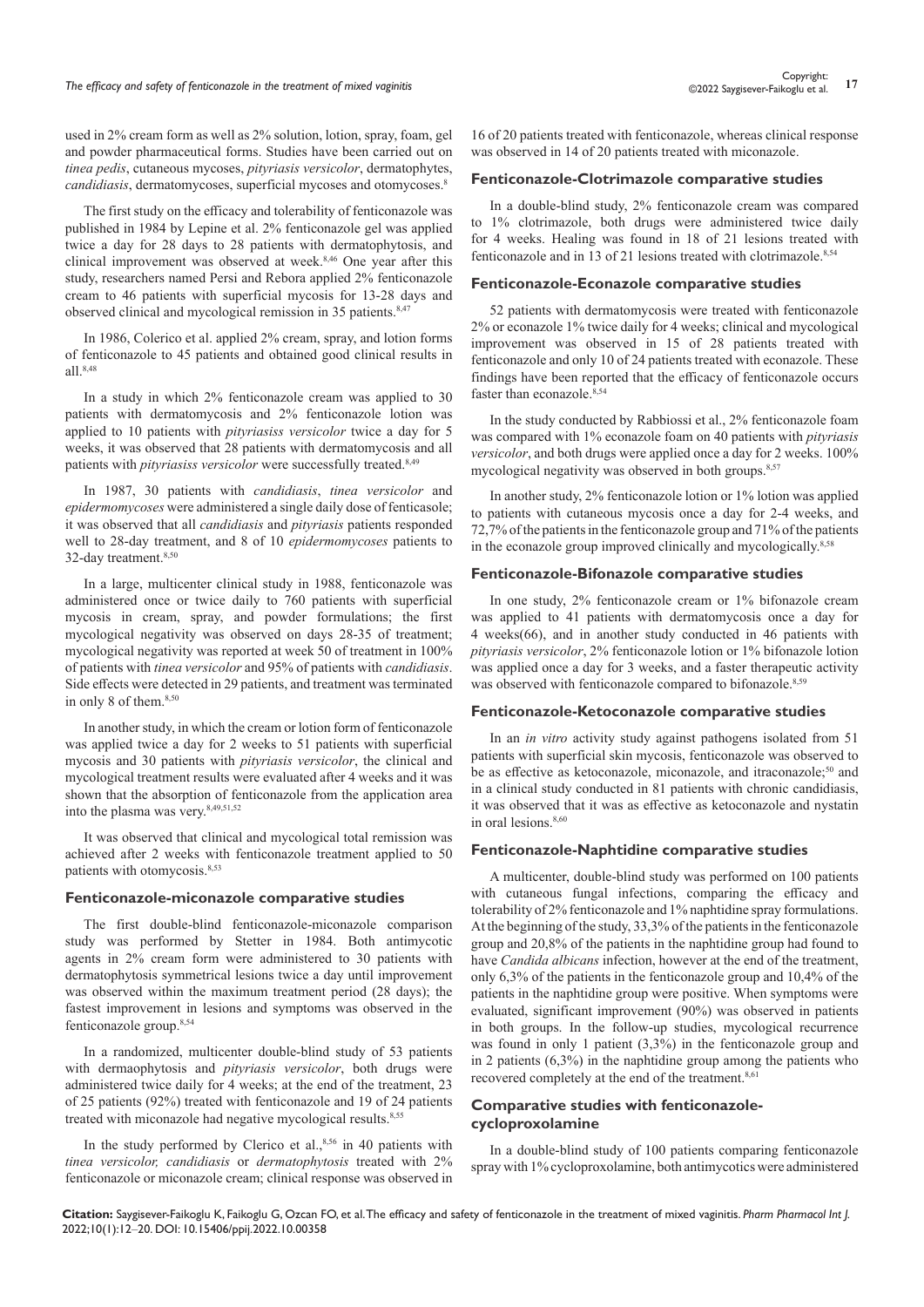once daily for 2-4 weeks; clinical improvement was found to be 91,8% with fenticonazole and 89,8% with cycloproxolamine.<sup>8,62</sup>

#### **Discussion**

Vaginal infection or vaginitis is an infection that occurs due to pathogenic microorganisms found in the normal vaginal flora or transmitted during sexual contact.<sup>63</sup> In vaginitis, which also means inflammation of the vaginal mucosa, the main problem is the dysfunction of the vaginal flora.<sup>64,65</sup> Unprotected sexual intercourse, multiple sexual partners, vaginal douching, long-term antibiotic use, diabetes and smoking habits can be counted among the risk factors for the development of vaginal infections.<sup>66</sup> Common causes of vaginal infections in the world are bacterial vaginosis, vulvovaginal candidiasis and trichomoniasis. Bacterial vaginosis accounts for approximately 30% of vaginal infections.67 Although the incidence of candida, which is another common vaginal infection factor, is not known exactly, it is estimated that 75% of women can be infected with candida species at any time in their lives.<sup>68</sup> While Candida Albicans is the most common pathogen detected in vulvovaginal candidiasis,<sup>69</sup> Gardnerella Vaginalis is the most frequently detected pathogen in bacterial vaginosis. Co-infection with candida can be seen in approximately 30% of bacterial vulvovaginitis.<sup>19</sup>

Vaginitis are a widespread condition associated with a number of bothersome symptoms, either subjective (e.g., pain, burning and pruritus) or objective (e.g., stream, redness and swelling). Onethird of women experience vaginitis at some point in their lives Mixed vaginitis is vaginitis with at least two of the bacterial and/or fungal factors. Mixed infections can be controlled with antifungal, antibacterial and antiprotozoal combined treatments.19 This combined treatment may cause side effects and an increased risk of resistance. Therefore, multi-acting drugs such as fenticonazole are valuable in the treatment of vaginitis. In addition, considering the physical properties such as the size, shape and consistency of the vaginal passeries to be preferred in the treatment planning of vaginitis should be taken into account, as these are factors that can significantly affect the success of the treatment.<sup>68</sup>

The clinical efficacy of topical fenticonazole in vaginal infections caused by Candida, Gardenella and Trichomonas has been evaluated in 17 randomized controlled studies involving more than 1000 patients.<sup>11,19</sup>

Fenticonazole nitrate is an imidazole derivative with a broad spectrum of antimycotic activity against dermatophytes and yeasts *in vitro* and clinical studies. Fenticonazole also shows antibacterial activity and high cure rates and low relapse rates against bacteria commonly associated with superficial fungal and vaginal infections. In addition, its anti-parasitic effects against *Trichomonas vaginalis* have also been demonstrated in *in vitro* and clinical studies.<sup>11,14,19</sup>

While fenticonazole provides a cure rate of 85% in vaginitis of bacterial origin, the cure rate is 97,5% in vaginitis caused by *Candida albicans.*<sup>41</sup> In vaginitis caused by *Trichomonas vaginalis*, a cure rate of up to 80% is observed with the use of topical fenticonazole.43 Studies conducted with fenticonazole have shown that up to 90% of symptoms such as pruritus, burning, redness, discharge and edema, which are frequently observed in vaginitis, can be improved.<sup>19</sup>

Conditions such as hormonal changes in the vaginal epithelium, increase in vaginal pH from 3.5-4.5 to 6-8, urinary and/or fecal incontinences, atrophy in the vaginal tissue, trauma in the prepubertal, pubertal or postmenopausal periods cause the vagina to become open to infection and as a result, vaginitis develops by causing

the lactobacilli in the flora to leave their places to the mixed flora, predominantly to pathogenic cocci.<sup>2</sup>

Improper treatment of vaginal infections can affect the ecological characteristics of pathogenic fungi and worsen the course of infections. In vaginal infections, systemic (oral) and multi-agent treatments can also be used as first-line therapy. However, an effective topical treatment, when used instead of systemic drugs, provides protection in terms of intestinal flora and systemic side effects, while reducing the risk of bacterial resistance development. Topical fenticonazole treatment of vaginitis is a treatment option that does not contain risks such as microbial resistance development and deterioration in intestinal microflora due to systemic treatments.

It has been reported that recurrent vaginal infections can be prevented by preserving the vaginal lactobacillus flora. In this respect, fenticonazole differs in that it has high MID rates against the three main lactobacillus strains called *Lactobacillus gasseri, Lactobacillus jensenii* and *Lactobacillus crispatus*, and lower efficacy on the vaginal flora compared to miconazole and metronidazole.<sup>70</sup>

*In vitro* time kill data demonstrated the supra-MIC potential microbicidal activity of fenticonazole. These concentrations have been reported to be readily attainable in topical therapy with fenticonazole.16 Data suggest that applied fenticonazole concentrations can also be effective against *Candida albicans* and *Staphylococcus aureus* or other bacterial strains present in mixed vaginal infections, thereby reducing the risk of developing resistance.

Fenticonazole's broad spectrum of action against fungi, bacteria and antimicrobial activity against mixed infections, its safe systemic side-effect profile, and ease of administration allow it to be applied as a first-line treatment option in mixed vaginitis without the need for a test to identify the pathogen.<sup>19</sup>

Fenticonazole has a broad spectrum of antimicrobial activity with its antifungal, antibacterial and antiparasidic effects. Therefore, fenticonazole is an ideal treatment option for the topical treatment of mixed vaginitis involving mycotic, bacterial, dermatophytes and/ or *Trichomonas* spp. Intravaginal administration of fenticonazole has a rapid onset of antimicrobial action, and clinical efficacy is usually observed within the first days of treatment initiation. Topical fenticonazole is very well tolerated; adverse effects are usually mild and transient. Fenticonazole has a broad safety profile and does not exhibit systemic activity.<sup>19</sup> Given the increasing incidence of fungal, bacterial and mixed vaginal infections, fenticonazole is an important member of the topical antimycotic agents.

In the light of studies where it was reported that no test used in the diagnosis of vulvovaginitis may be sufficient to detect the causative agent, in a study carried out with the participation of 300 women in Turkey, it is also reported that fenticonazole is a topical agent that can be preferred in the first-line treatment of mixed-type vaginitis without the need for testing to identify the pathogen.<sup>71</sup> In studies where fenticonazole cream and ovule forms are used together, higher clinical success and also lower recurrence are observed compared to ovule or cream treatments alone.<sup>29</sup>

#### **Conclusion**

Fenticonazole has a broad spectrum of antimicrobial activity with its antifungal, antibacterial and antiparasidic effects. It is an ideal topical alternative with its high clinical efficacy in Candidal vulvovaginitis caused by *Candida albicans*, bacterial vaginosis caused by *Gardnerella vaginalis*, gram (+) and/or gram (-) bacteria, and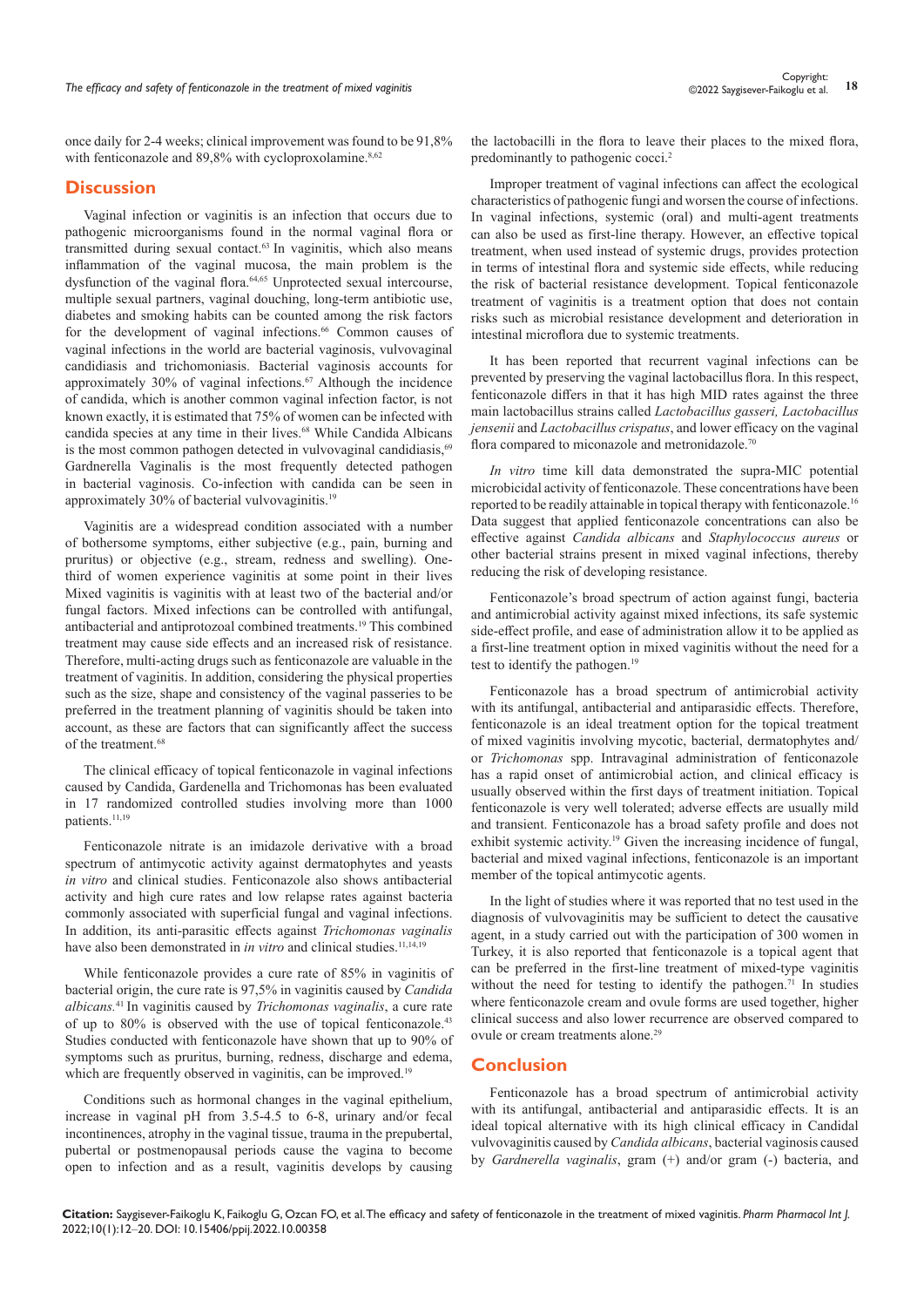Copyright:<br>19 The efficacy and safety of fenticonazole in the treatment of mixed vaginitis **19** Copyright:<br>19 Copyright: 19 Copyright: 19 Copyright: 19 Copyright: 19 Copyright: 19 Copyright: 19 Copyright: 19 Copyright:

*Trichomonal vaginitis* caused by *Trichomonas vaginalis* and mixed vaginitis caused by these pathogens and its excellent tolerability. Fenticonazole has lower efficacy against the three main lactobacillus strains called *Lactobacillus gasseri, Lactobacillus jensenii* and *Lactobacillus crispatus* found on the vaginal flora compared to miconazole and metronidazole with high MID rates. Fenticonazole is a treatment option with efficacy, safety and excellent tolerability that can be the first choice empirically in the first-line treatment of mixed-type vaginitis, which has been shown to be effective in fungal, bacterial and mixed-type vaginal infections with its broad spectrum of action in various clinical studies.

## **Acknowledgments**

None.

## **Conflicts of interest**

Gokhan Faikoglu, Kubra Saygisever-Faikoglu and Fatmanur Otmar Ozcan are employees of Recordati.

## **References**

- 1. [Frieden TR, Harold Jaffe DW, Rasmussen SA, et al. Sexually Transmitted](https://www.cdc.gov/mmwr/pdf/rr/rr6403.pdf)  [Diseases Treatment Guidelines, 2015.](https://www.cdc.gov/mmwr/pdf/rr/rr6403.pdf) *Morbidity and Mortality Weekly Report*[. 2015;64\(3\):1-140.](https://www.cdc.gov/mmwr/pdf/rr/rr6403.pdf)
- 2. [Acarkan T. Vajinal flora bozukluğu ve vajinit.](https://dergipark.org.tr/en/pub/barnat/issue/42338/509478) *Bilimsel Tamamlayıcı Tıp Regülasyon ve Nöral Terapi Dergisi*[. 2016;10\(2\):8–12.](https://dergipark.org.tr/en/pub/barnat/issue/42338/509478)
- 3. [Egan ME, Lipsky MS. Diagnosis of Vaginitis.](https://pubmed.ncbi.nlm.nih.gov/10997533/) *American Family Physician*. [2000;62\(5\):1095–1104.](https://pubmed.ncbi.nlm.nih.gov/10997533/)
- 4. Hetal B, Gor M. *[Vaginitis: Practice Essentials](https://emedicine.medscape.com/article/257141-overview)*. Medscape; 2021.
- 5. [Coco AS, Vandenbosche M. Infectious vaginitis. An accurate diagnosis](https://pubmed.ncbi.nlm.nih.gov/10778411/)  [is essential and attainable.](https://pubmed.ncbi.nlm.nih.gov/10778411/) *Postgraduate Medicine*. 2000;107(4):63–74.
- 6. Balci O, Çapar M. Vajinal enfeksiyonlar; 2005.
- 7. Altuntas R. Temel Kadın Hastalıkları ve Doğum Bilgisi; 2020.
- 8. [Veraldi S, Milani R. Topical fenticonazole in dermatology and](https://pubmed.ncbi.nlm.nih.gov/18840006/)  [gynaecology: current role in therapy.](https://pubmed.ncbi.nlm.nih.gov/18840006/) *Drugs*. 2008;68(15):2183–2194
- 9. [Costa AL. "In vitro" Antimycotic Activity of Fenticonazole \(Rec](https://onlinelibrary.wiley.com/doi/abs/10.1111/j.1439-0507.1982.tb02716.x)  [15/1476\): Die antimykotische Wirkung von Fenticonazole \(Rec 15/1476\).](https://onlinelibrary.wiley.com/doi/abs/10.1111/j.1439-0507.1982.tb02716.x) *Mycoses*[. 1982;25\(1\):47–52.](https://onlinelibrary.wiley.com/doi/abs/10.1111/j.1439-0507.1982.tb02716.x)
- 10. [Veronese M, Salvaterra M, Barzaghi D. Fenticonazole, a new imidazole](https://pubmed.ncbi.nlm.nih.gov/7199313/)  [derivative with antibacterial and antifungal activity: in vitro study.](https://pubmed.ncbi.nlm.nih.gov/7199313/)  *[Arzneimittel-Forschung/Drug Research](https://pubmed.ncbi.nlm.nih.gov/7199313/)*. 1981;31(12):2133–2137.
- 11. [Tumietto F, Giacomelli L. Fenticonazole: an effective topical treatment](https://pubmed.ncbi.nlm.nih.gov/28678309/)  [for superficial mycoses as the first-step of antifungal stewardship](https://pubmed.ncbi.nlm.nih.gov/28678309/)  program. *[European Review for Medical and Pharmacological Sciences](https://pubmed.ncbi.nlm.nih.gov/28678309/)*. [2017;21\(11\):2749–2756.](https://pubmed.ncbi.nlm.nih.gov/28678309/)
- 12. [Recordati. Summary of product characteristics-Lomexin 200 mg soft](https://myhealthbox.eu/en/lomexin-200mg-capsules-vaginal/4590163)  [vaginal capsules; 2016.](https://myhealthbox.eu/en/lomexin-200mg-capsules-vaginal/4590163)
- 13. [Nanavati MS, Bhattacharji P, Krishnaprasad K. Fenticonazole Nitrate-A](https://www.ijss-sn.com/uploads/2/0/1/5/20153321/ijss_aug_ra01_-_2017.pdf)  [Symptomatic Approach to Vulvovaginal Infection.](https://www.ijss-sn.com/uploads/2/0/1/5/20153321/ijss_aug_ra01_-_2017.pdf) *International Journal of Scientific Study*[. 2017;5\(5\):278-280.](https://www.ijss-sn.com/uploads/2/0/1/5/20153321/ijss_aug_ra01_-_2017.pdf)
- 14. Sanguinetti M, Cantó[n E, Torelli R, et al. In Vitro Activity of Fenticonazole](https://pubmed.ncbi.nlm.nih.gov/31061161/#:~:text=At concentrations equal to 4,for Candida glabrata and Candida)  [against Candida and Bacterial Vaginitis Isolates Determined by Mono- or](https://pubmed.ncbi.nlm.nih.gov/31061161/#:~:text=At concentrations equal to 4,for Candida glabrata and Candida)  Dual-Species Testing Assays. *[Antimicrobial agents and chemotherapy](https://pubmed.ncbi.nlm.nih.gov/31061161/#:~:text=At concentrations equal to 4,for Candida glabrata and Candida)*. [2019;63\(7\).](https://pubmed.ncbi.nlm.nih.gov/31061161/#:~:text=At concentrations equal to 4,for Candida glabrata and Candida)
- 15. [Jones BM, Geary I, Lee ME, et al. Comparison of the in vitro activities](https://pubmed.ncbi.nlm.nih.gov/2764547/)  [of fenticonazole, other imidazoles, metronidazole, and tetracycline](https://pubmed.ncbi.nlm.nih.gov/2764547/)  [against organisms associated with bacterial vaginosis and skin infections.](https://pubmed.ncbi.nlm.nih.gov/2764547/)  *[Antimicrobial agents and chemotherapy](https://pubmed.ncbi.nlm.nih.gov/2764547/)*. 1989;33(6):970–972.
- 16. [Tumietto F, Giacomelli L. Fenticonazole: as the first-step of antifungal](https://pubmed.ncbi.nlm.nih.gov/28678309/)  stewardship program. *[European Review for Medical and](https://pubmed.ncbi.nlm.nih.gov/28678309/) Pharmacological Sciences*[. 2017;21\(11\):2749–2756.](https://pubmed.ncbi.nlm.nih.gov/28678309/)
- 17. Balaï[sch J. Evaluation of the time response of a single dose administration](https://pubmed.ncbi.nlm.nih.gov/8704823/)  of fenticonazole nitrate. *[Contraception, Fertilite, Sexualite](https://pubmed.ncbi.nlm.nih.gov/8704823/)*. [1996;24\(5\):417–422.](https://pubmed.ncbi.nlm.nih.gov/8704823/)
- 18. [Mao W, Wang Y, Hu W, et al. Determination of fenticonazole in human](https://pubmed.ncbi.nlm.nih.gov/29404019/)  [plasma by HPLC–MS/MS and its application to pharmacokinetic studies.](https://pubmed.ncbi.nlm.nih.gov/29404019/)  *[Journal of Pharmaceutical Analysis](https://pubmed.ncbi.nlm.nih.gov/29404019/)*. 2017;7(1):63–70.
- 19. [Tumietto F, Posteraro B, Sanguinetti M. Looking for appropriateness](https://pubmed.ncbi.nlm.nih.gov/31845594/)  [in the cure of mixed vaginitis: the role of fenticonazole as an empiric](https://pubmed.ncbi.nlm.nih.gov/31845594/)  treatment. *Future Microbiology*[. 2019;14:1349–1355.](https://pubmed.ncbi.nlm.nih.gov/31845594/)
- 20. [Graziani G, Cazzulani P, Barbadoro E. Toxicological and](https://pubmed.ncbi.nlm.nih.gov/7199316/)  [pharmacological properties of fenticonazole, a new topical antimycotic.](https://pubmed.ncbi.nlm.nih.gov/7199316/)  *Arzneimittelforschung*[. 1981;31\(12\):2145–2151.](https://pubmed.ncbi.nlm.nih.gov/7199316/)
- 21. [Antonopoulou S, Aoun M, Alexopoulos EC, et al. Fenticonazole activity](https://pubmed.ncbi.nlm.nih.gov/19223627/)  [measured by the methods of the European Committee on Antimicrobial](https://pubmed.ncbi.nlm.nih.gov/19223627/)  [Susceptibility Testing and CLSI against 260 Candida vulvovaginitis](https://pubmed.ncbi.nlm.nih.gov/19223627/)  [isolates from two European regions and annotations on the prevalent](https://pubmed.ncbi.nlm.nih.gov/19223627/)  genotypes. *[Antimicrobial agents and chemotherapy](https://pubmed.ncbi.nlm.nih.gov/19223627/)*. 2009;53(5):2181– [2184.](https://pubmed.ncbi.nlm.nih.gov/19223627/)
- 22. [Cacaci M, Menchinelli G, Torelli R, et al. New Data on the In Vitro](https://pubmed.ncbi.nlm.nih.gov/32988826/)  [Activity of Fenticonazole against Fluconazole-Resistant Candida Species.](https://pubmed.ncbi.nlm.nih.gov/32988826/)  *[Antimicrob Agents Chemother](https://pubmed.ncbi.nlm.nih.gov/32988826/)*. 2020;64(12):e01459-20.
- 23. [Pristov KE, Ghannoum MA. Resistance of Candida to azoles and](https://pubmed.ncbi.nlm.nih.gov/30965100/#:~:text=Azoles and echinocandins are antifungal,clinical setting can be seen.)  echinocandins worldwide. *[Clinical microbiology and infection](https://pubmed.ncbi.nlm.nih.gov/30965100/#:~:text=Azoles and echinocandins are antifungal,clinical setting can be seen.) : the [official publication of the European Society of Clinical Microbiology and](https://pubmed.ncbi.nlm.nih.gov/30965100/#:~:text=Azoles and echinocandins are antifungal,clinical setting can be seen.)  Infectious Diseases*[. 2019;25\(7\):792–798.](https://pubmed.ncbi.nlm.nih.gov/30965100/#:~:text=Azoles and echinocandins are antifungal,clinical setting can be seen.)
- 24. Fontana C, Cammarata E, Greco M, et al. In vitro activity of fenticonazole on Trichomonas vaginalis and Gardnerella vaginalis. *Current Therapeutic Research*. 1990;48(1):44–51.
- 25. [Costa A, Veronese M, Ruggeri P, et al. Ultrastructural findings of](http://jglobal.jst.go.jp/en/public/20090422/200902031767457078)  [Candida albicans blastoconidia submitted to the action of fenticonazole.](http://jglobal.jst.go.jp/en/public/20090422/200902031767457078)  *Arzneimittelforschung*[. 1989;39\(2\):230–233.](http://jglobal.jst.go.jp/en/public/20090422/200902031767457078)
- 26. [Cusumano V, Costa AL, Veronese M. Evaluation of the antifungal activity](https://pubmed.ncbi.nlm.nih.gov/3892289/)  [of fenticonazole on strains of Candida albicans on cellular lines.](https://pubmed.ncbi.nlm.nih.gov/3892289/) *Mykosen*. [1985;28\(5\):238–243.](https://pubmed.ncbi.nlm.nih.gov/3892289/)
- 27. [Brewster E, Preti PM, Ruffmann R, et al. Effect of fenticonazole in](https://pubmed.ncbi.nlm.nih.gov/3542628/)  [vaginal candidiasis: a double-blind clinical trial versus clotrimazole.](https://pubmed.ncbi.nlm.nih.gov/3542628/) *The [Journal of international medical research](https://pubmed.ncbi.nlm.nih.gov/3542628/)*. 1986;14(6):306–310.
- 28. [Wiest W, Ruffmann R. Short-term treatment of vaginal candidiasis with](https://pubmed.ncbi.nlm.nih.gov/3315778/)  [fenticonazole ovules: a three-dose schedule comparative trial.](https://pubmed.ncbi.nlm.nih.gov/3315778/) *The Journal [of international medical research](https://pubmed.ncbi.nlm.nih.gov/3315778/)*. 1987;15(5):319–325.
- 29. De Cecco L, Marre Brunenghi MC, Venturini PL. Studio multicentrico sull'efficacia e tollerabilità del fenticonazolo nel trattamento delle vulvovaginiti da candida. *Int J Drug Ther*. 1988;5:296–301.
- 30. [Wiest W, Azzollini E, Ruffmann R. Comparison of single administration](https://pubmed.ncbi.nlm.nih.gov/2676652/)  [with an ovule of 600 mg fenticonazole versus a 500 mg clotrimazole](https://pubmed.ncbi.nlm.nih.gov/2676652/)  [vaginal pessary in the treatment of vaginal candidiasis.](https://pubmed.ncbi.nlm.nih.gov/2676652/) *The Journal of [international medical research](https://pubmed.ncbi.nlm.nih.gov/2676652/)*. 1989;17(4):369–372.
- 31. Schneider D, Caspi E, Arieli S, et al. Fenticonazole in the treatment of vaginal candidiasis. *Adv Ther*. 1990;7:355–361.
- 32. [Lawrence AG, Houang ET, Hiscock E, et al. Single dose therapy of](https://pubmed.ncbi.nlm.nih.gov/2202548/)  [vaginal candidiasis: a comparative trial of fenticonazole vaginal ovules](https://pubmed.ncbi.nlm.nih.gov/2202548/)  [versus clotrimazole vaginal tablets.](https://pubmed.ncbi.nlm.nih.gov/2202548/) *Current medical research and opinion*[. 1990;12\(2\):114–120.](https://pubmed.ncbi.nlm.nih.gov/2202548/)
- 33. [Zivaljevic B, Golubovic I, Seratli C, et al. Efficiency of fenticonazole for](https://pubmed.ncbi.nlm.nih.gov/23092032/#:~:text=Side effects were very seldom,the treatment of vaginal candidiasis.)  [the treat ment of vaginal candidiasis.](https://pubmed.ncbi.nlm.nih.gov/23092032/#:~:text=Side effects were very seldom,the treatment of vaginal candidiasis.) *Srp Arhcelok Lek.* 2012;140:469– [474.](https://pubmed.ncbi.nlm.nih.gov/23092032/#:~:text=Side effects were very seldom,the treatment of vaginal candidiasis.)